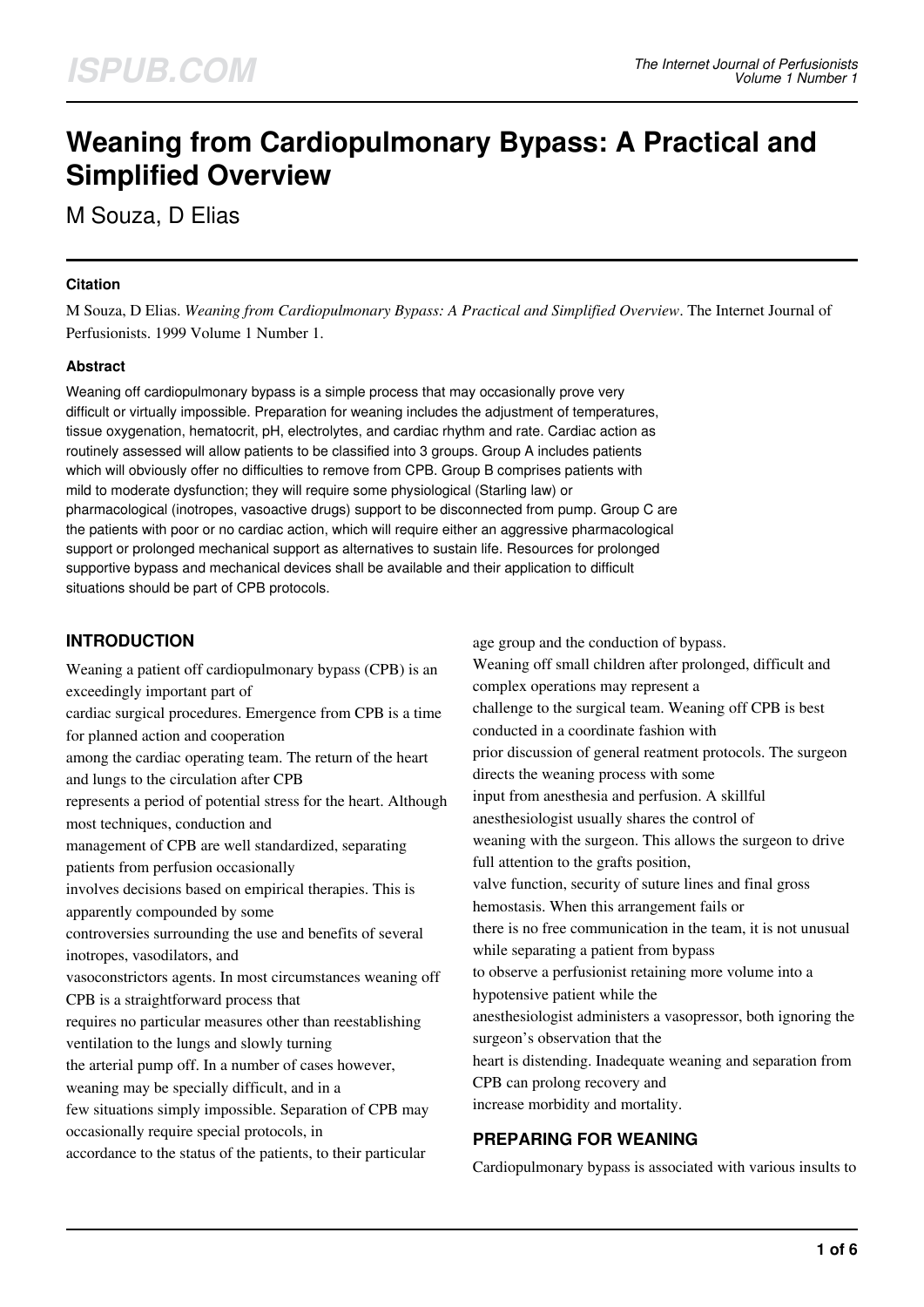normal physiology which include anticoagulation, hemodilution, hypothermia, ischemic or chemical cardiac arrest, increased endogenous cathecolamine and vasopressin release, electrolyte disturbances, platelet activation, aggregation and destruction, and activation of complement and other plasma protein systems. These multiple interacting factors represent a number of potential routes for myocardial dysfunction or injury  $(_{1})$ . Weaning off cardiopulmonary bypass is initiated after review and adjustment of certain patient-linked variables, such as temperature, tissue oxygenation, hematocrit level, acid-base and electrolytes status, and cardiac function. Requirements of analgesic, narcotic and paralyzing drugs usually increase during rewarming from hypothermia and the necessary adjustments are made with avoidance of myocardial and circulatory depressant agents  $(_{2})$ .

While most preparations are standard and common to all cases, evaluation of cardiac function

may disclose situations which will require specific measures such as the use of temporary

pacemaker, inotropic or vasoactive drugs or mechanical support.

## **TEMPERATURE**

Cardiopulmonary bypass is systematically accompanied by heat loss even when hypothermia is not employed. Preparation for terminating CPB includes rewarming of patients to the normal or near normal temperature. Rewarming should be initiated as early as necessary so that its completion coincides with completion of the surgical procedure or soon afterwards. Patient temperature is monitored in at least two sites such as nasopharingeal, tympanic, esophageal, rectal or bladder. The most common combination is nasopharingeal and rectal temperatures. As nasopharingeal temperature reaches 36.5 to 37 degrees (C), rectal temperature is usually two to three degrees lower. A larger than four degrees gradient between the nasopharingeal and rectal temperatures is indicative of inadequate rewarming or increased vasoconstriction. In these situations there may occur a two to three degrees decrease in nasopharingeal temperature during sternal closure and transfer to intensive care unit, which may predispose the patients to unstable cardiac rhythm, shivering, and hypertension  $_{3,4}$ ). This afterdrop is attributed to redistribution of heat within the body as the normal pulsatile blood flow opens up some relatively colder and constricted vascular beds (1,2).

A slow infusion of nitroprusside or other vasodilators may provide a more homogenous rewarming and reduce the occurrence of significant temperature gradients. Some authors propose the use of pulsatile flow to attain the same results  $\left($ <sub>5</sub> $\right)$ . Warming blankets will not systematically be effective to correct the temperature drift, due to the increased peripheral constriction and may occasionally cause burns. Small children may better benefit from warming blankets and ventilation with heated and humidified gases.

# **TISSUE OXYGENATION**

Metabolic status is assessed and abnormalities are corrected before initiating the weaning process. The venous line carries true mixed venous blood. Venous oxygen saturation and PO2 are satisfactory indicators of tissue metabolism while arterial PO2 and saturation will best reflect the oxygenator performance. Inadequate tissue perfusion and oxygenation is manifested by increased lactate production, decreased pH, and decreased mixed venous saturation and PO2. A venous oxygen saturation of 75% and a minimum venous PO2 of 35mmHg are satisfactory to start weaning from CPB.

### **HEMATOCRIT**

Hemodilution is universally used as an adjunct to cardiopulmonary bypass. Blood viscosity and oncotic pressure are reduced while tissue perfusion and oxygenation and cerebral flow are enhanced by the levels of hemodilution commonly used in clinical settings. Hematocrit values from 20 to 25% are usual with most perfusion protocols. By the end of rewarming, depending on renal function and the use of diuretics hematocrit may reach 24 to 30%. Hearts with severe preoperative myocardial dysfunction will perform better immediately after termination of CPB with a hematocrit level above 34%. Red cells transfusion during rewarming may be necessary to adjust the hematocrit prior to discontinuing perfusion  $\binom{6}{6}$ .

# **ACID BASE STATUS**

Regardless of the lowest temperature attained or the acidbase management protocol used (alpha or pH stat) during CPB, by the end of rewarming a pH of  $_7$ .4 and a PCO2 higher than 35 mmHg are mandatory to safely disconnect a patient from the pump. Any degree of acidosis should promptly be corrected because it depresses myocardial contraction, diminishes the action of inotropes, and increases pulmonary vascular resistance.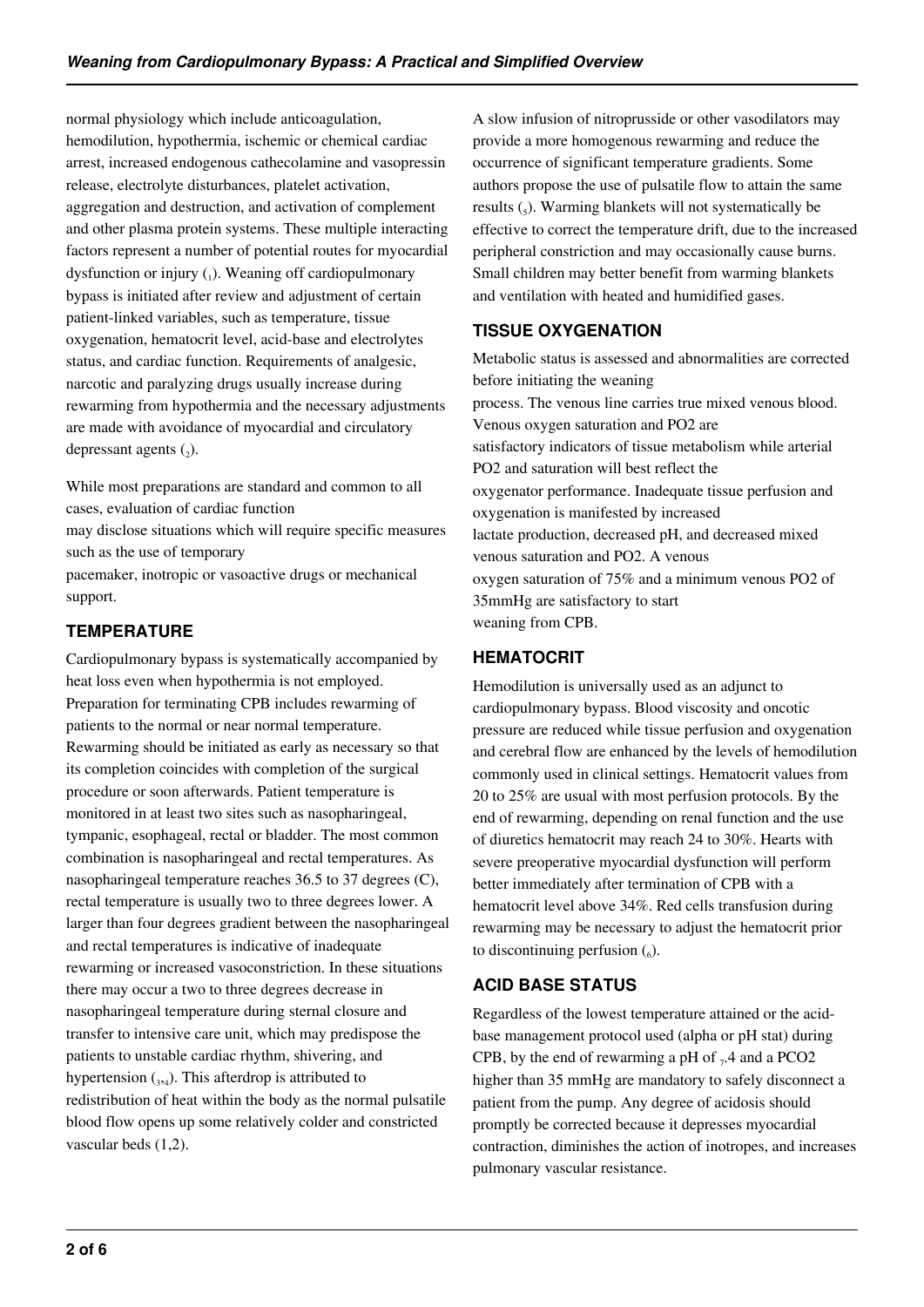### **ELECTROLYTES**

Potassium is the critical ion that may present acute changes during CPB, followed by calcium. Others ions rarely show significant changes and their correction is less demanding for the weaning to take place. Potassium has pronounced effects on cardiac conduction, and hyperkalemia may result in atrioventricular block. After adoption of blood cardioplegia a higher potassium level is more commonly seen at the end of perfusion. In the presence of a normal renal function, a mild hyperkalemia represented by a serum level of 6 mEq/L will not require special treatment and resolve spontaneously. If a higher potassium level exists in the presence of a heart block or bradicardia a more regular rhythm should be secured with temporary pacemaker wires and the hyperkalemia should be treated with insulin, glucose and furosemide (2,3). Hypokalemia if present should be treated to avoid the risks of atrial and ventricular arrhythmias. During CPB it is preferable to administer potassium chloride in small frequent doses instead of continuous infusion. Doses of 5 mEq may be repeated after proper evaluation of serum levels. Ionized calcium levels usually decrease during CPB and appears to recover fast thereafter. Administration of calcium chloride was widely employed in the past during separation from perfusion, because of its positive inotropic effect. Elevated serum calcium levels have been associated with increased vascular resistance on the peripheral, coronary, renal and cerebral microcirculation (1,7). Calcium chloride administration has been associated with coronary arteries and mammary grafts spasms and is usually avoided in the revascularization patient. Some concern exists as to the potential role of an elevated serum calcium level in the aggravation of reperfusion injury  $\binom{1}{8}$ . Valvular and pediatric patients with a sluggish myocardial contraction frequently show some transient improvement after a small bolus (10 to 15mg/Kg) of calcium chloride immediately before discontinuing CPB.

### **CARDIAC ACTION**

During CPB several interacting factors can predispose the myocardium to injury or dysfunction. Some myocardial injury may be added or produced after aortic unclamping, during the reperfusion phase. The period preceding complete separation from bypass is critical and its duration is conditioned by myocardial recovery. Regardless of the myocardial protection strategy and method even short periods of aortic cross-clamping can be followed by temporary functional depression. The usual situation is represented by a mild and very transient functional

impairment shortly followed by resumption of effective cardiac action. The experience accumulated with ischemic arrest has demonstrated that most hearts will benefit from a period of rest after releasing the aortic cross-clamp. An average of 15 to 20 minutes of supportive CPB will usually provide a good recovery time for each hour of clamping. This is easily accomplished by properly timing surgery and rewarming  $(1,3,9)$ .

By the end of rewarming and other preparations for weaning, maximal myocardial recovery from the arrest period has been attained. Assessment of cardiac function immediately prior to discontinuing perfusion is usually performed by visual observation, electrocardiogram, ventricular filling pressures and afterload, and transesophageal echocardiography if available.

Simple visual observation of heart contraction and relaxation may provide valuable information on myocardial performance. Experienced teams can accurately predict the chances of immediate difficulties to terminate CPB by visually inspecting the heart action alone. The cardiac rhythm and the adequacy of ventricular rate are evaluated by the electrocardiogram monitor tracing. Slow ventricular rates are adjusted by ventricular pacing and atrioventricular dissociation is corrected by atrioventricular sequential pacing. Preload is indirectly evaluated by ventricular filling pressures. Left ventricular preload is inferred from left atrial mean pressure or pulmonary artery diastolic pressure; right atrial pressure reflects the preload conditions of right ventricle. During weaning preload is pump-dependent and can be adjusted by balancing blood volume between patient and oxygenator. Ventricular afterload is evaluated by the status of peripheral vascular resistance. This is represented by the ratio between mean systemic arterial pressure and pump flow. Elevated peripheral resistance can be reduced by the administration of vasodilators. An occasional patient will present in a state of deep vasodilation and hypotension even when pump flow is adequate or elevated  $_{10}$ ). These will require a vasoconstrictor infusion to restore a normal peripheral resistance. Transesophageal echocardiography is useful to verify the adequacy of surgical repair in congenital and valvular cases; it can also offer valuable information on ventricular volumes and the quality of myocardial contractility  $\binom{1}{1}$ .

Retrospective experience has demonstrated that after adjusting cardiac rhythm and rate, preload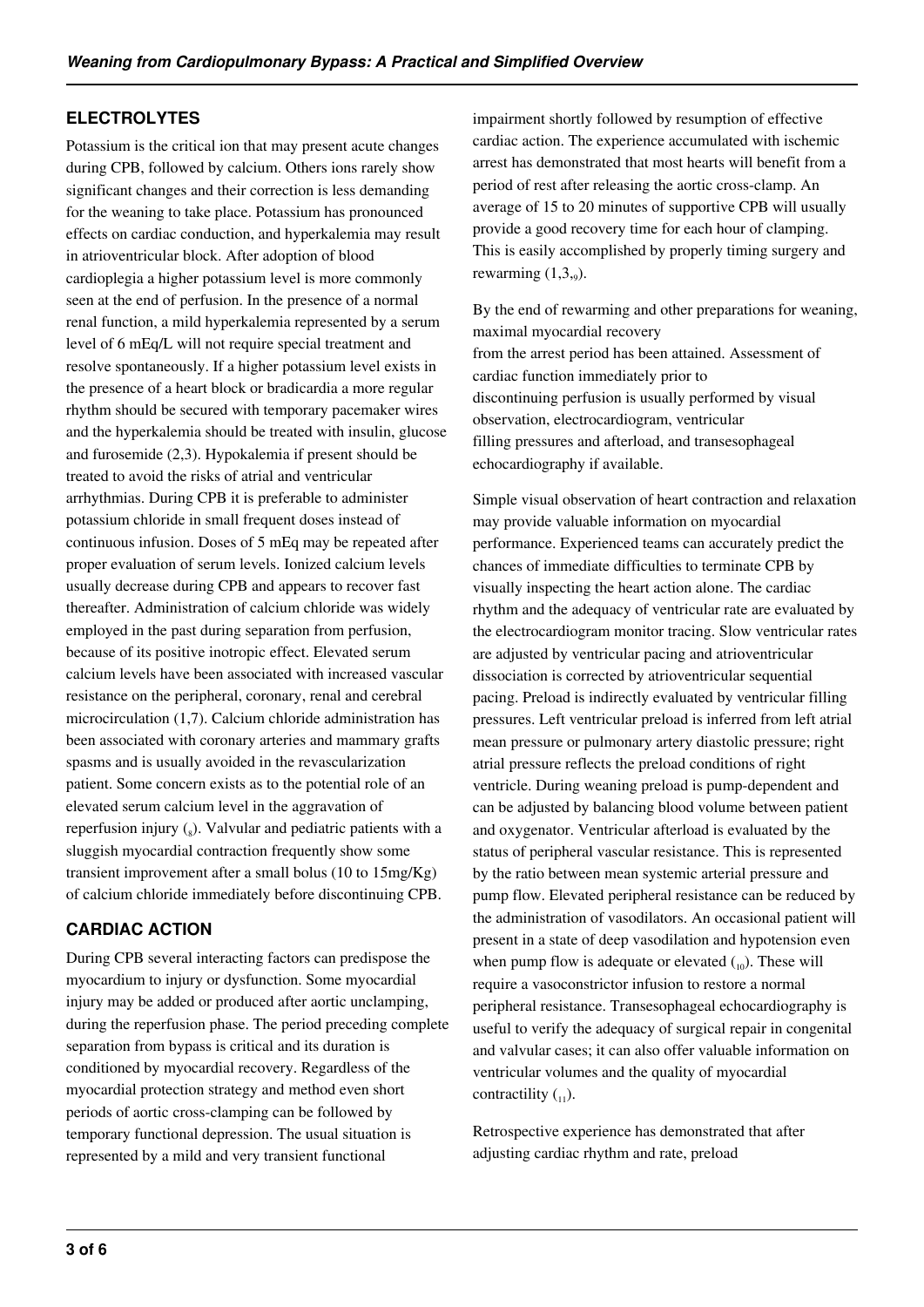and systemic arterial resistance, the assessment of cardiac function immediately before CPB termination allows the patients to be classified into 3 groups:

Group A. Patients that will obviously offer no difficulty to disconnect from perfusion. This group comprises the majority of patients. Most teams will administer a slow infusion of an inotrope (dopamine or dobutamine) or, less frequently a vasodilator, based only on routine protocols or past experience. This "safety" infusion is usually discontinued as soon as the patient arrives to the intensive care area or is maintained for a few hours thereafter.

Group B. Patients with a mild to moderate degree of cardiac dysfunction that will require some support to disconnect from the pump. This support may be physiological (Starling law) or pharmacological (inotropes, vasodilators or both). Some patients in this group can benefit from intra-aortic balloon pumping  $_{12,13}$ ).

Group C. Patients with severe cardiac dysfunction that will prove difficult to be removed from CPB, despite physiologic and pharmacological support. For these patients CPB will have to be prolonged. A few hours of circulatory assistance and intensive inotropic and vasodilator drugs therapy may turn some of these patients into group B. The remaining patients are candidates to a form of total circulatory mechanical support (if available) or they will not likely survive disconnection from pump  $\binom{14}{14,15,16}$ .

### **TERMINATION OF CPB**

The termination of CPB can be guided by the previous grouping of patients, according to their

cardiac action. For group A patients, after reestablishing ventilation to the lungs, pump flow can be

gradually reduced while venous return to the oxygenator is decreased until bypass is minimal.

Arterial pump is stopped and venous line is clamped. Final adjustment of cardiac performance is

made off pump, by slowly administering residual volume from the oxygenator until ideal preload is

attained. These patients will maintain an adequate cardiac output; this can be confirmed by normal

atrial and arterial pressures, arterial and venous blood gases and pH and increased spontaneous

diuresis. Group B patients require a more elaborated protocol for CPB termination. Final

preparations are made on partial bypass. Blood volume is

adjusted according to left atrial or pulmonary artery pressures and inotropes are commenced. Peripheral resistance is estimated and vasodilators or constrictors are instituted as required. After the drugs effectiveness is assessed, pump flow is decreased in small increments while venous return in proportionately adjusted to maintain a constant filling pressure. Arterial pump is stopped and venous line is clamped. Most patients in group B will perform as group A patients. Some patients may have to return to pump for better adjustment of drugs, or to have an intra-aortic balloon inserted if a marginal cardiac output is present, as demonstrated by atrial and arterial pressures, arterial and venous blood gases and pH, and spontaneous diuresis. An occasional patient in group B will not tolerate CPB termination even after a few trials. These few exceptions turn into group C patients. Group C patients are by definition the hardest cases to manage. A few of these patients by the end of rewarming will have minimal or no cardiac activity which precludes any trial of disconnection from pump. The remaining patients may be given a short trial off pump after optimization of preload, afterload and contractility by a criterious combination of inotropes and vasoactive agents. Some of these patients will tolerate CPB removal, under maximal physiological and pharmacological support, and a few in the group may be further improved by an intra-aortic balloon pump. The patients with minimal cardiac activity and those in whom the trial off pump was unsuccessful are temporarily maintained on cardiac support with the heart-lung machine. A few hours on pump support may be a sufficient rest period to allow recovery of cardiac function and removal of CPB support in a small number of cases. For the others, a decision has to be made as to either advance to a mechanical device for prolonged support or terminate the efforts to recover cardiac action. The proportion of patients on each group is dependent upon the dominant type of cases

refereed for surgical treatment. Past experience indicates that the broadest spectrum of patients,

which includes elderly, reoperations, emergencies and neonates will result in an approximate 70%

of patients in group A, 25% in group B and 5% in group C.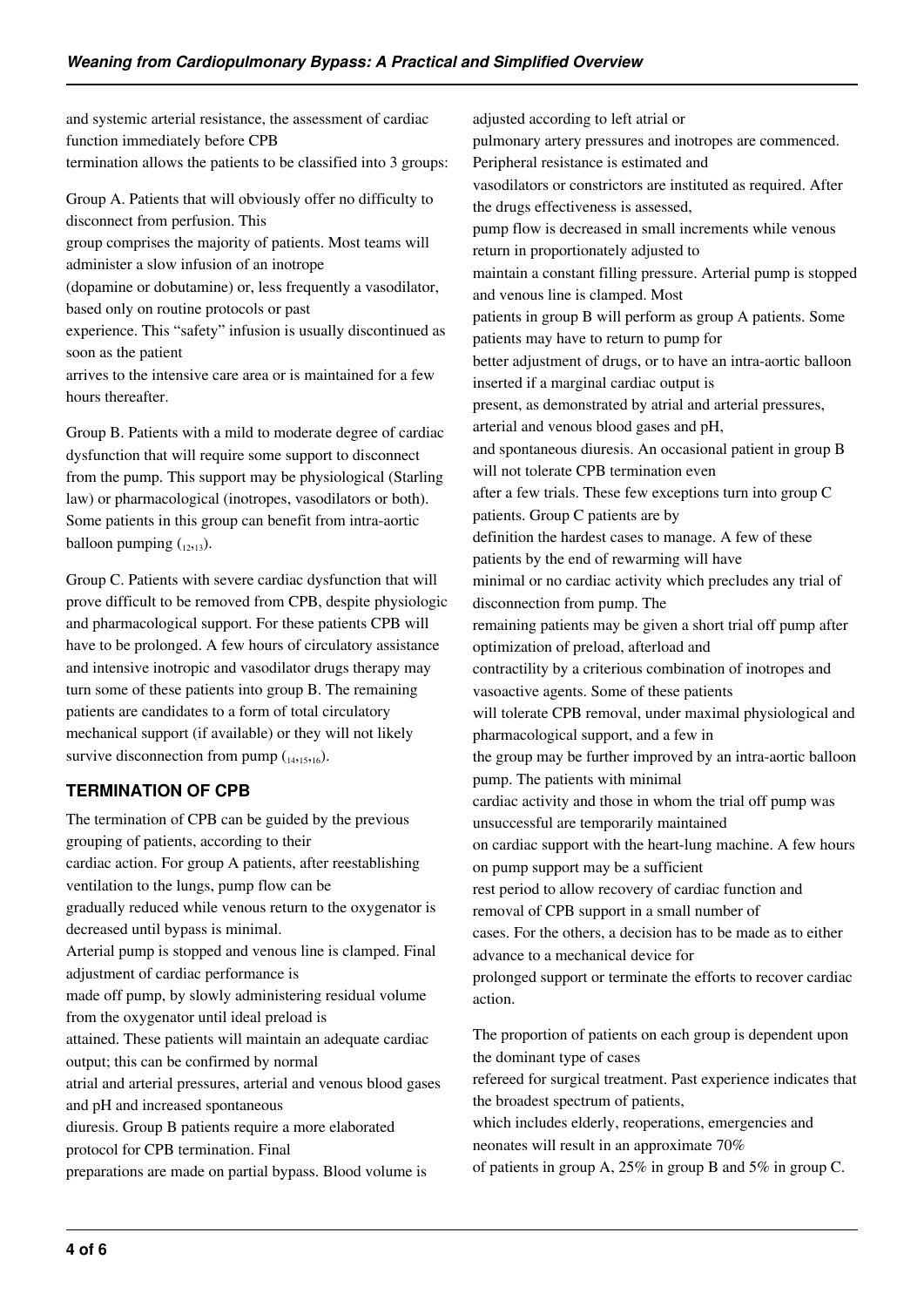Weaning and disconnecting CPB is a team effort and requires clear planning and integrated performance. Despite being a simple procedure, interrupting perfusion can be elaborated, extremely difficult or virtually impossible. Resources for prolonged supportive bypass and mechanical devices shall be made available and their application to the difficult situations should be a part of CPB protocols. **References** 1. Moyers JR, Tinker JH - Emergence from Cardiopulmonary Bypass: Controversies about Physiology and Pharmacology. In Tinker, JH (ed) Cardiopulmonary Bypass: Current Concepts and Controversies. A Society of Cardiovascular Anesthesiologists Monograph. WB Saunders Co, Philadelphia, 1989. 2. Hemmings HC, Thomas, SJ - Termination of Cardiopulmonary Bypass. In Gravlee GP, Davis RF, Utley JR (eds) Cardiopulmonary Bypass. Principles and Practice. Williams Wilkins, Baltimore, 1993. 3. Souza MHL, Elias, DO - Resposta do Organismo Humano à Circulação Extracorpórea. In Fundamentos da Circulação Extracorpórea. Centro Editorial Alfa Rio, Rio de Janeiro, 1995. 4. Azar I - Rectal temperature is best indicator of adequate rewarming during cardiopulmonary bypass. Anesthesiology, 55, 189-190, 1981. 5. Williams DG, Siefen AB, Lawson NW, et al. - Pulsatile perfusion versus conventional high-flow nonpulsatile perfusion for rapid core cooling and rewarming infants for circulatory arrest in cardiac operations. J Thorac Cardiovasc Surg. 78, 667-677, 1987. 6. Cooper MM, Elliott MJ - Haemodilution. In Jonas RA, Elliott MJ (eds) Cardiopulmonary Bypass in Neonates, Oxford, 1994. 1985. of Thorac myocardial 82, 51- 59, 1977. Cardiovasc. Davis RF, Practice. 1976. treatment of Surg., 82, 13-17, 1981. Latinoamer. 2,

Infants and Young Children. Butterworth Heinemann,

7. Drop LS -Ionized calcium, the heart

and hemodynamic function. Anesth Analg. 64, 432-451,

8. Follette DM, Fey K, Buckberg GD et al.

- Reducing postischemic damage by temporary modification

reperfusate calcium, potassium, pH, and osmolarity. J

Cardiovasc Surg. 82, 221-238, 1981.

9. Levitsky S, Wright RW, Rao KS et al. -

Does intermittent coronary perfusion offer greater

protection than continuous aortic crossclamping ? Surgery

10. Gomes WJ, Buffolo E, Andrade JCS et

al. - Vasoplegic syndrome: A new dilemma (J. Thorac.

Surg. 107, 942-943, 1994.

11. Davis RF, Casson H - Conduct and

Monitoring of Cardiopulmonary Bypass. In Gravlee GP,

Utley JR (eds) Cardiopulmonary Bypass. Principles and

Williams & Wilkins, Baltimore, 1993.

12. Tinker JH, Tarhan S, White RD, et al.

- Dobutamine for inotropic support during emergence from cardiopulmonary bypass. Anesthesiology 44, 281-286,

13. Sturm JT, Fuhrman TM, Sterling R, et

al. - Combined use of dopamine and nitroprusside therapy in conjunction with intra-aortic balloon pumping for the

postcardiotomy low-output syndrome. J Thorac Cardiovasc

14. Harris C, Reeves B, Raskin SA -

Dispositivos para Assistência Circulatória. Tecnol.

Extracorp. Rev. Latinoamer. 3, 13-19, 1996.

15. El-Banayosy A, Posival H, Minami K et

al. - Mechanical circulatory support: lessons from a single centre. Perfusion, 11, 93-102, 1996.

16. Núñez HI -Asistencia

Circulatoria. Monografia. Tecnol. Extracorp. Rev.

33-41, 1995.

&

of